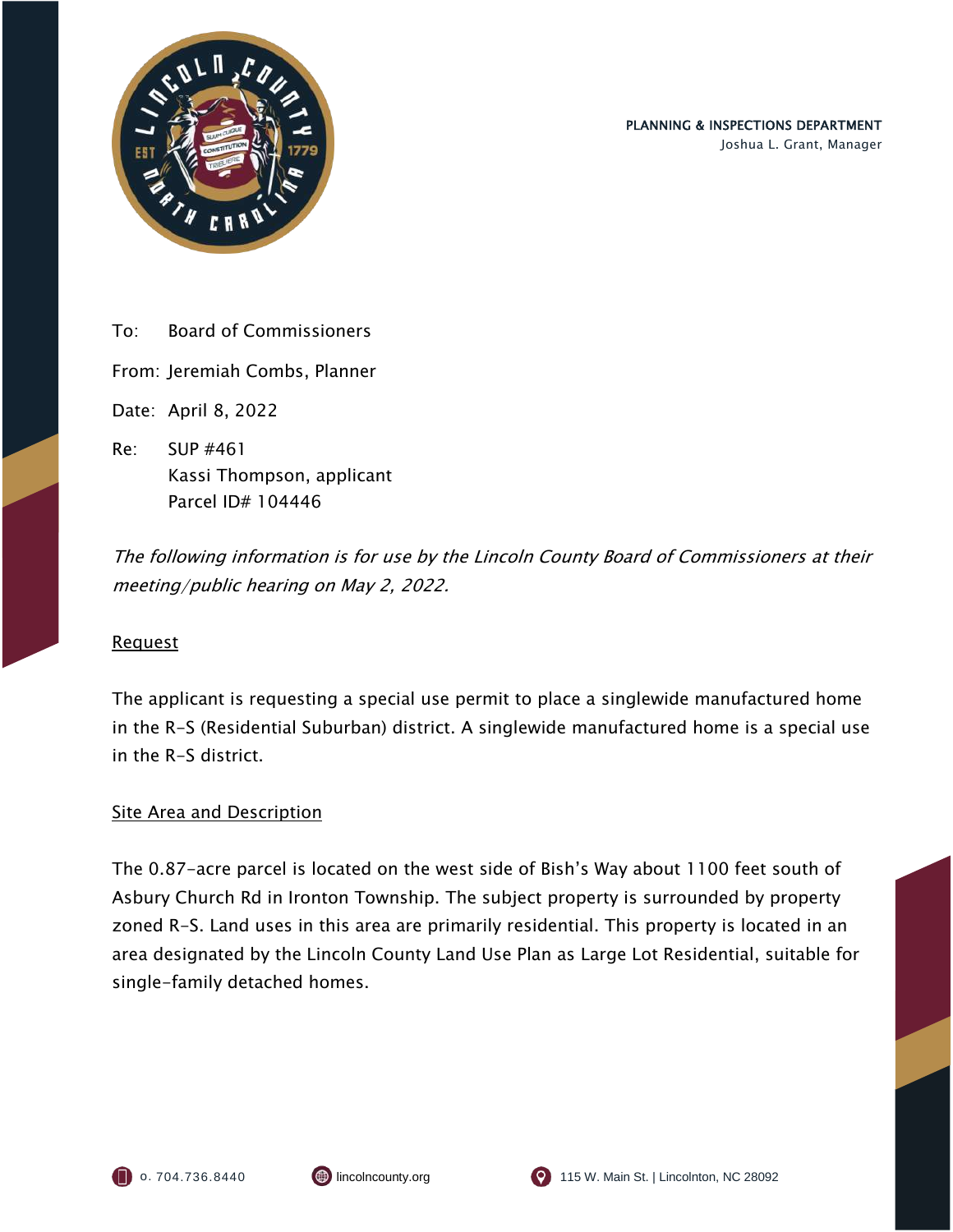

#### **Special Use Permit Application**

Lincoln County Planning and Inspections Department Zoning Administrator 115 W. Main St., Lincolnton, NC 28092 Phone: (704) 736-8440 Fax: (704) 732-9010

### PART I

|  |  | Applicant Name Kass, Lee Thompson |
|--|--|-----------------------------------|
|--|--|-----------------------------------|

Applicant Address Co 79 Bishs Way, Lincolnton, NC 28092

Applicant Phone Number (701) 677-0635

Property Owner Name Kass, L Thompson

Property Owner Address 679 Bishs Way, Lincolnton, NC 28092

Property Owner Phone Number  $(704)$   $(77 - 0635)$ 

## **PART II**

Property Location BISHS Way, Lincolnton, NC 20092

Property ID (10 digits)  $3053174177$  Property size . 8604 ocres

Parcel # (5 digits)  $104446$  Deed Book(s)  $3142$  Page(s)  $684$ 

#### **PART III**

Existing Zoning District  $R-S$ 

Briefly describe how the property is being used and any existing structures <u>Vacan+</u> Lo+

Briefly explain the proposed use and/or structure which would require a Special Use Pormit

Residential, New Singlewide Mobile home

#### **APPLICATION FEE (less than 2 acres \$250, 2+ acres \$500)** MUST BE RECEIVED BEFORE PROCESSING

I hereby certify that all knowledge of the information provided for this application and attachments is true and correct to the best of my knowledge.

Kassi e thampson **Applicant's Signature** 

3-1<u>6-2022</u> Date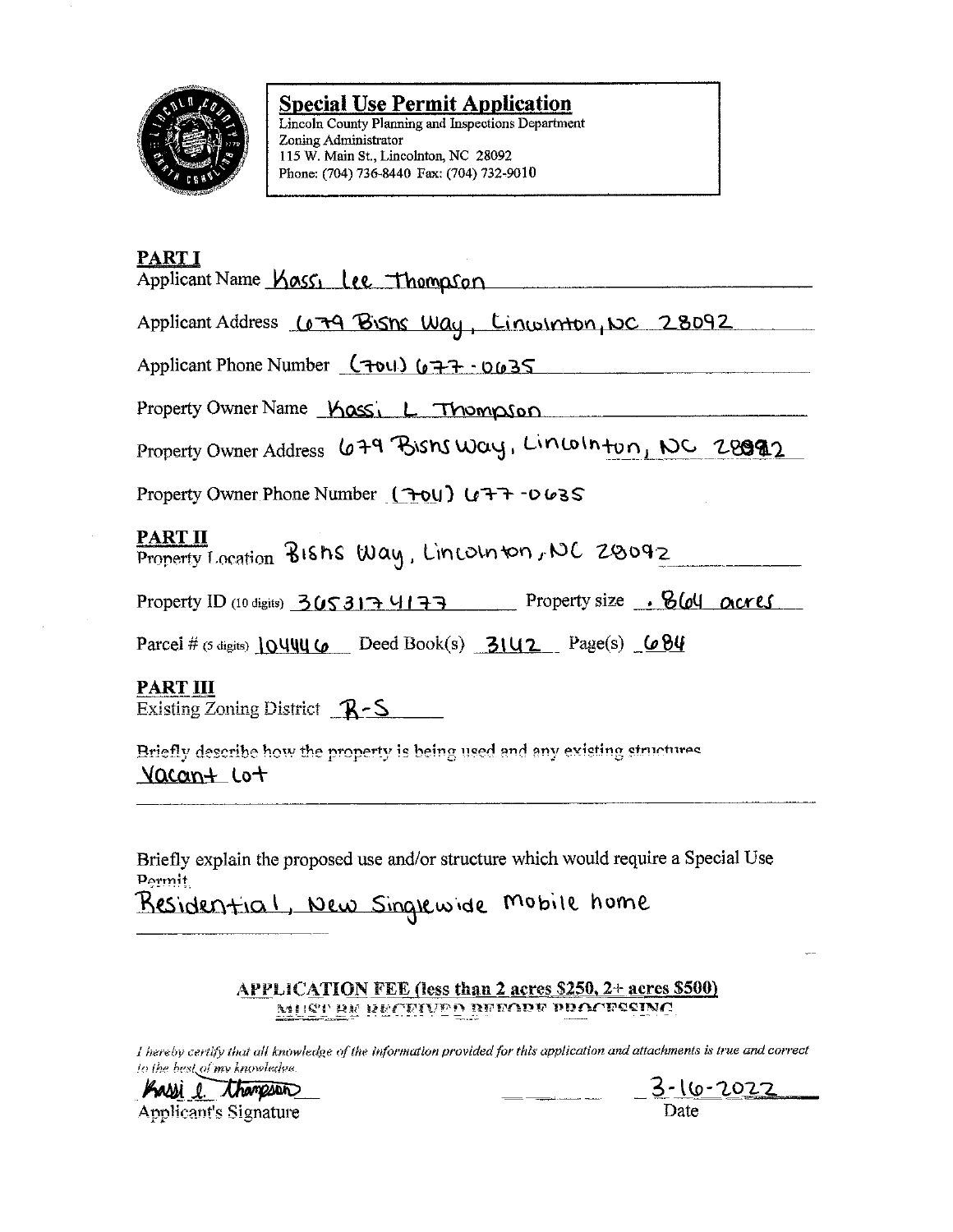# **APPLICANT'S PROPOSED FINDINGS OF FACT**

Application No. S**UP #461** Applicant **Kassi Thompson**

Property Location **Bish's Way** Zoning District **R-S**

Parcel ID# 104446 Proposed Use **singlewide** 

 **manufactured home**

## **PROPOSED FINDINGS**

1. The use will not materially endanger the public health or safety if located where proposed and developed according to plan.

**A permit for a septic system must be obtained, and the home must be set up in compliance with the State Building Code.**

2. The use meets all required conditions and specifications.

**A singlewide manufactured home is a special use in the R-S district. The home will be placed on the property to meet the required setbacks from property lines.** 

3. The use will not substantially injure the value of adjoining or abutting property unless the use is a public necessity.

#### **Doublewide manufactured homes are located on adjoining properties, and both singlewide and doublewide manufactured homes are located in the surrounding area.**

4. The location and character of use, if developed according to the plan as submitted and approved, will be in harmony with the area in which it is to be located and will be in general conformity with the Land Use Plan for the area in question.

**This is an area that includes manufactured homes. The Land Use Plan designates this area as Large Lot Residential for single-family homes.**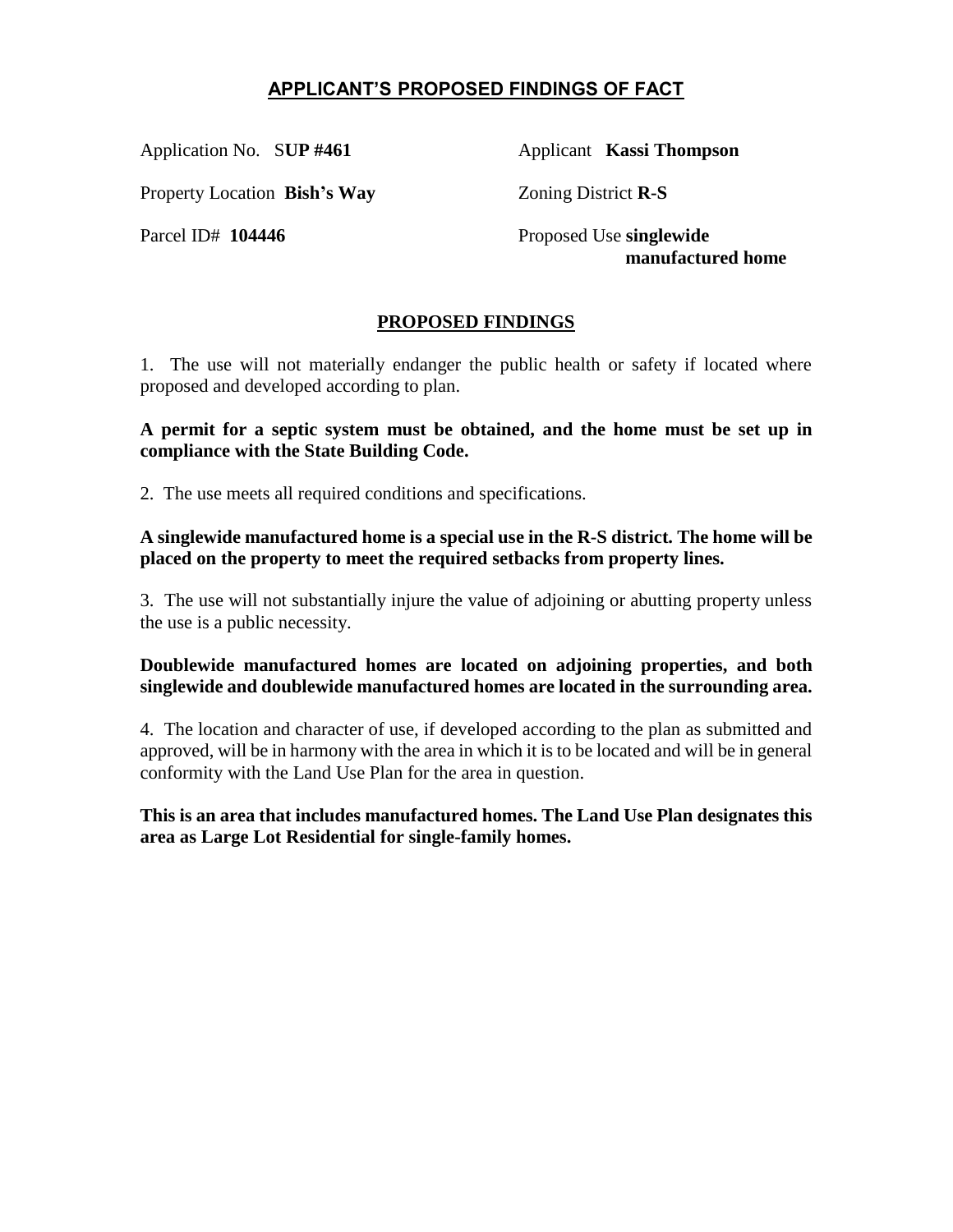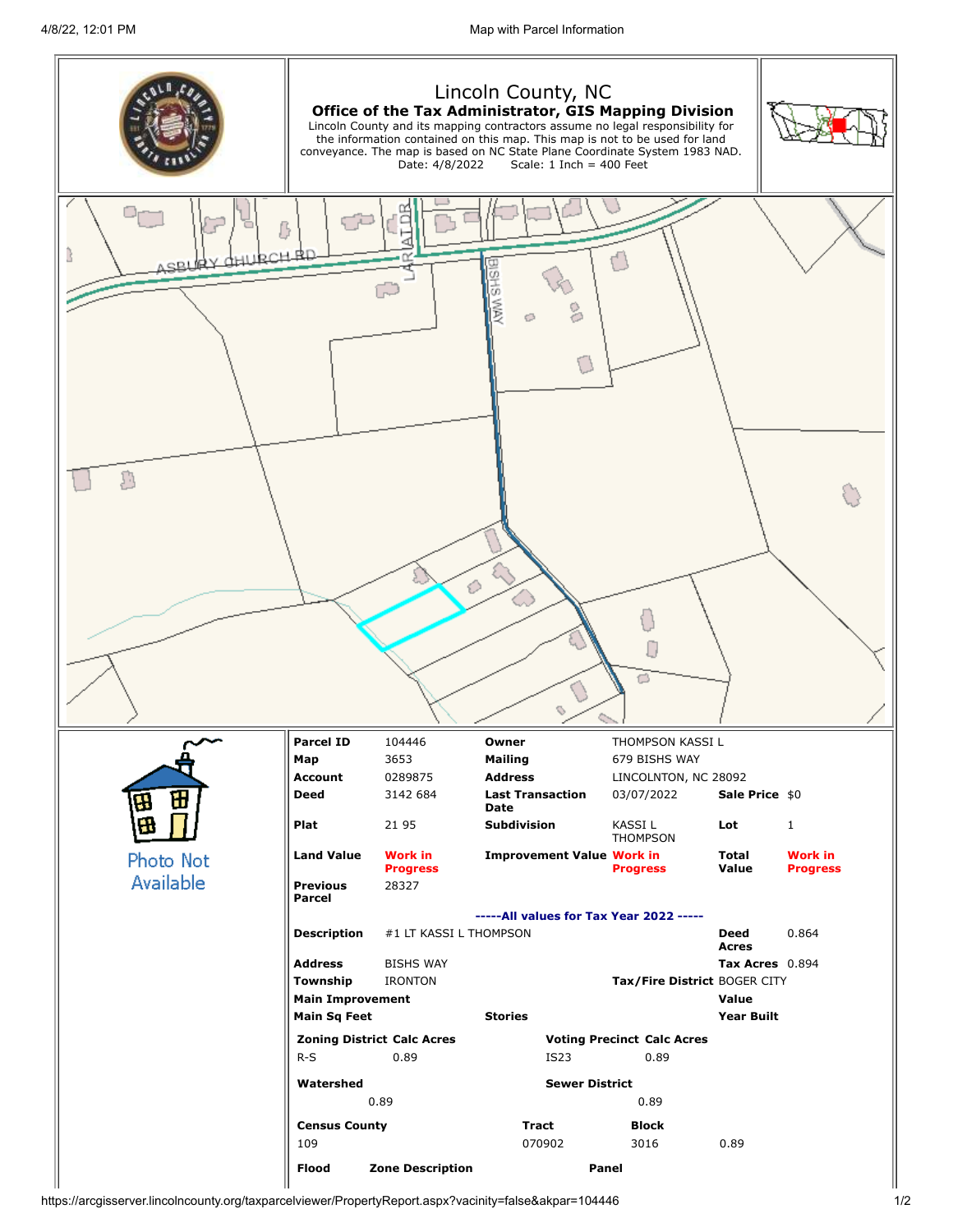